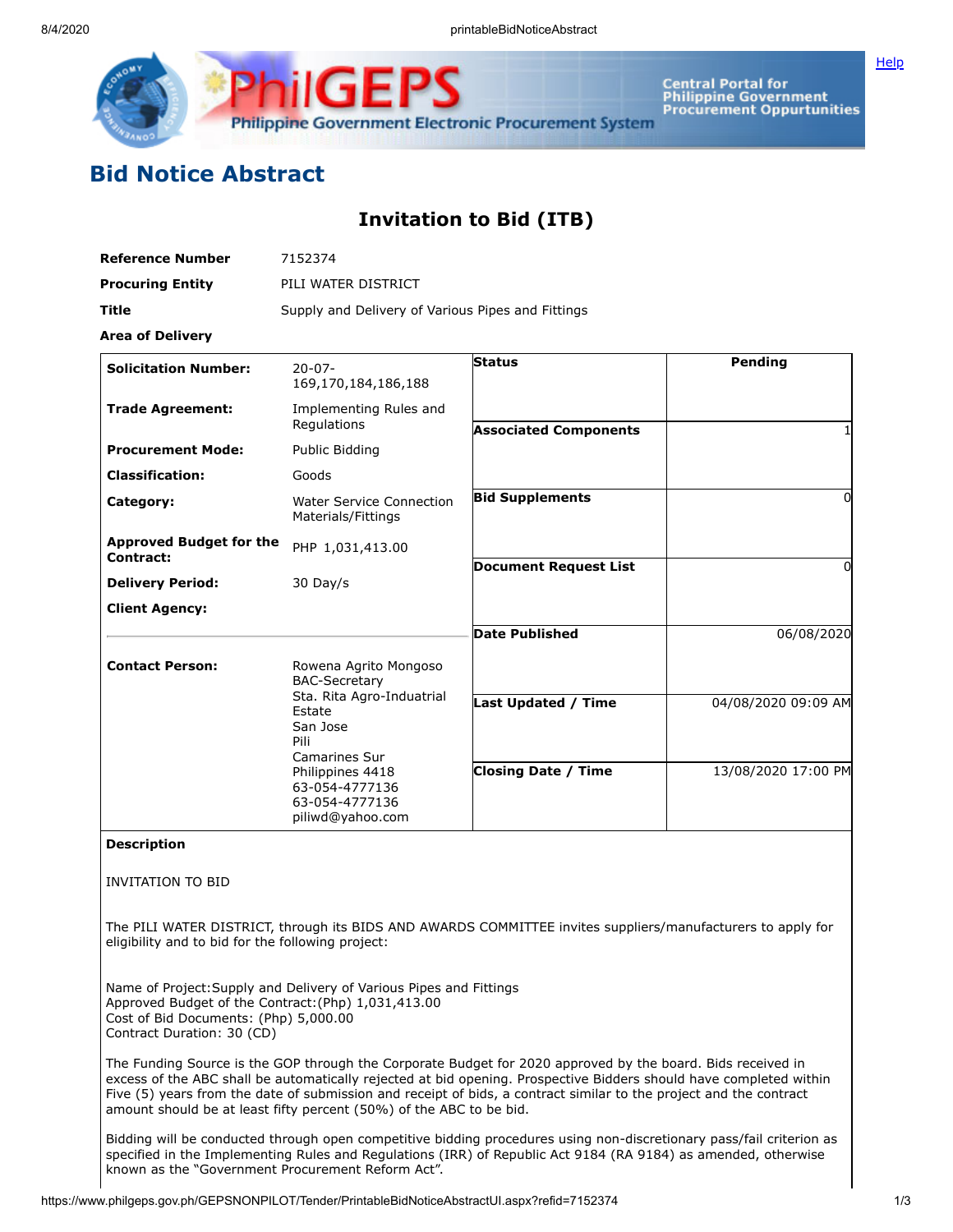The schedule of activities is listed as follows:

SCHEDULE OF ACTIVITIES Issuance and Availability of Bidding Documents August 6 –25, 2020 (8:00 AM-5:00 PM, Monday-Friday) Pre-bid Conference August 12, 2020 (2:00 PM) Opening of Bids August 25, 2020 (2:00 PM)

Bidding Documents may be acquired by interested Bidders from Pili Water District office upon payment of a nonrefundable amount stated above and can be viewed and downloaded at www.piliwaterdistrict.gov.ph

Bidding is restricted to eligible bidders as described in ITB 5.1.

Bids must be delivered on or before the above stated scheduled dates at Pili Water District office. All bids must be accompanied by a bid security in any of the acceptable forms and in the amount stated in ITB Clause 18.1.

The PILI WATER DISTRICT reserves the right to accept or reject any bid, to annul the bidding process, and to reject all bids at any time prior to contract award, without thereby incurring any liability to the affected bidder or bidders.

For further information, please contact:

(Sgd.) ROWENA A. MONGOSO BAC Secretary 

SCHEDULE OF REQUIREMENTS

 Brass Straight Coupling 3/4"Ø single rubber 60 pcs B.I. Welded Flange 6"Ø 8 pcs Brass Straight Coupling 1/2"Ø single rubber 120 pcs Brass Ball Valve with Lockwing 1"Ø 30 pcs Brass Ball Valve with Lockwing 2"Ø 8 pcs Brass Ball Valve with Lockwing 3/4"Ø 25 pcs Brass Straight Coupling 1"Ø single rubber 74 pcs C.I. Elbow 6"Ø x 90° m/m 4 pcs C.I. Sleeve Type Coupling 6"Ø 4 pcs C.I. Sleeve Type Coupling 6"Ø (combi. GI &PVC Pipes) 4 pcs C.I. Tee 6"Ø m/m 4 pcs CI Coupling Reducer 3" x 2"Ø m/m 1 pcs CI Elbow 2"Ø x 90° m/m 10 pcs CI Elbow 3"Ø x 90° m/m 2 pcs CI Gate Valve 2"Ø m/m 7 pcs CI Gate Valve 3"Ø m/m 1 pcs CI Saddle Clamp 10"Ø x 1"Ø 5 pcs CI Saddle Clamp 12"Ø x 1"Ø 5 pcs CI Saddle Clamp 2"Ø x 1"Ø 12 pcs CI Saddle Clamp 2"Ø x 3/4"Ø 145 pcs CI Saddle Clamp 6"Ø x 1"Ø 10 pcs CI Saddle Clamp 6"Ø x 3/4"Ø 10 pcs CI Saddle Clamp 8"Ø x 1"Ø 10 pcs CI Sleeve Type Coupling 2"Ø 19 pcs CI Sleeve Type Coupling 3"Ø 1 pcs CI Sleeve Type Coupling 4"Ø 1 pcs CI Tee 2"Ø m/m 23 pcs CI Tee Reducer 4" x 3"Ø m/m 1 pcs CI Valve Box Cover 13 pcs GI Cap 1"Ø (standard) S-40 12 pcs GI Cap 2"Ø (Standard)S-40 11 pcs GI Coupling Reducer 1/2"Ø x 1/4"Ø (Standard)S-40 20 pcs GI Coupling Reducer 2" x 1"Ø S-40 (standard) 15 pcs GI Elbow 1"Ø x 90° (standard) S-40 6 pcs GI Elbow 1/2" x 90° (standard) S-40 160 pcs GI Elbow 2"Ø x 45° (standard) S-40 10 pcs GI Elbow 2"Ø x 90° (standard) S-40 26 pcs GI Elbow 3/4"Ø (Standard)S-40 60 pcs GI Elbow Reducer 1"Ø x 3/4"Ø TANDARD S\_40 12 pcs GI Elbow Reducer 3/4" x 1/2"Ø (Standard)S-40 30 pcs GI Pipe 1"Ø S-40 (Standard) 4 pcs GI Pipe 1/2"Ø (Standard)S-40 20 pcs GI Pipe 2"Ø (Standard) S-40 16 pcs GI Pipe 3/4"Ø (Standard)S-40 7 pcs GI Plug 2"Ø (standard) S-40 3 pcs GI Plug 3/4"Ø (standard) S-40 2 pcs